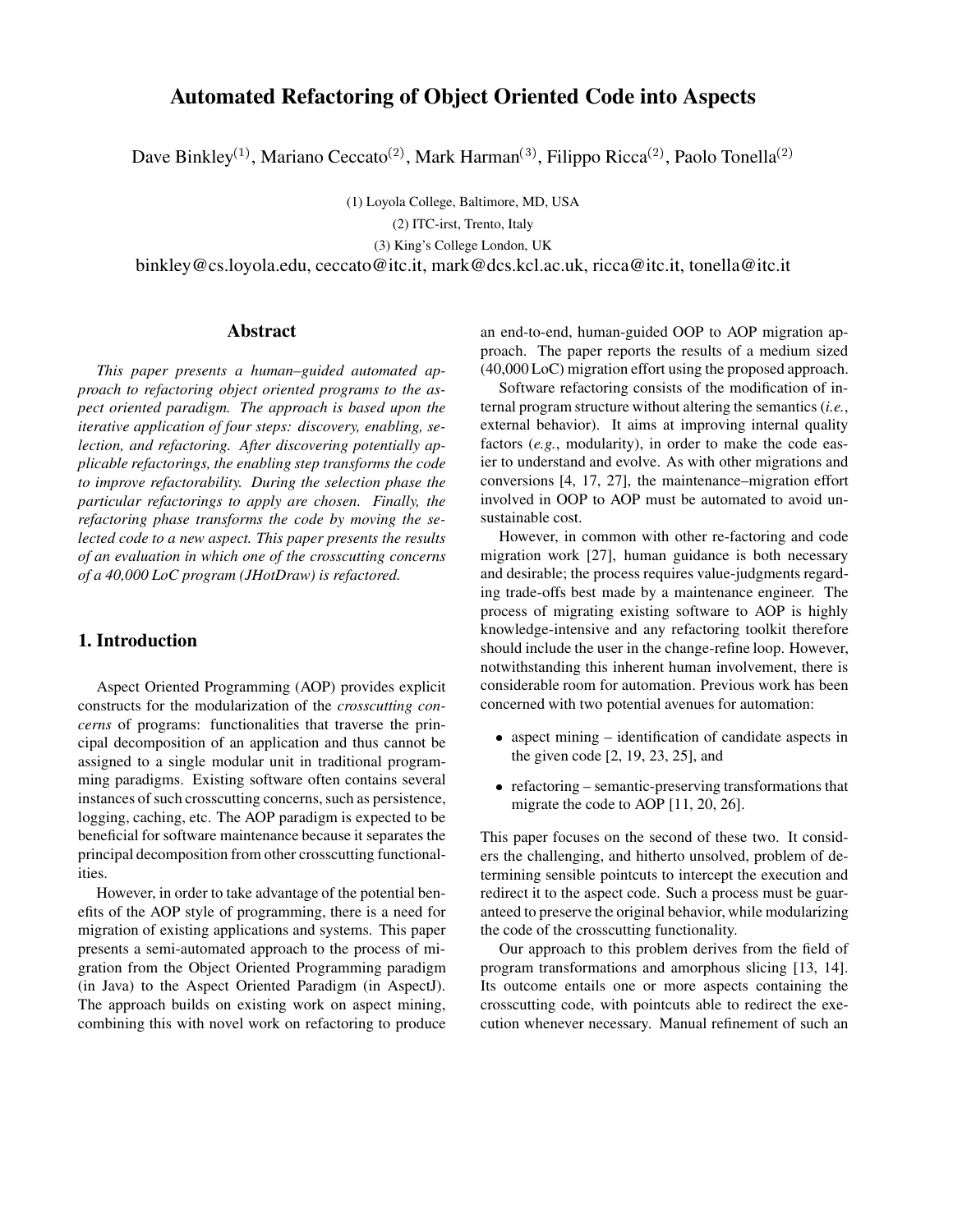outcome, for example to generalize the pointcut definitions, remains an advisable step. Overall, the cost associated with the refactoring activity to migrate OOP to AOP is expected to be greatly reduced through automation.

The primary contributions of the paper are as follows:

- 1. Novel refactorings are introduced for the migration from OOP to AOP.
- 2. These refactorings are combined with existing transformations in a prototype tool for automating the refactoring process.
- 3. The feasibility of automating the migration from OOP (in Java) to AOP (in AspectJ) is demonstrated using one, selected, crosscutting concern of the JHot-Draw case study (a 40,000 LoC Java program to which the approach and prototype tool is applied). The results demonstrate that the end-to-end migration of a medium size system can be achieved with only 5 relatively simple refactoring rules and two enabling transformations.

The paper is organized as follows: Section 2 briefly presents background material on AspectJ to make the paper self-contained. Sections 3 and 4 introduce the overall refactoring process and the detail of the refactorings respectively. Section 5 presents the results of the case study, while Section 6 sets the approach presented here in the context of related work. Finally, Section 7 concludes with directions for future work.

# **2. Background on AspectJ**

Among the programming languages and tools that have been developed to support AOP, AspectJ [16], an extension of Java, is one of the most popular and best supported. The main new programming constructs provided by AspectJ are *pointcuts*, *advices*, and *introductions*.

The behavior of an aspect is specified inside *advice*, which takes a form similar to a method. The advice is woven into the program by a weaver at *join points*. These well-defined points in the program flow, are identified using *pointcuts*. Pointcuts define where execution is to be intercepted and redirected to the advice. Finally, *introductions* may be used to add members (attributes or methods) or generalization/implementation relationships to a class. Unlike advices, which alter the dynamic behavior, introductions operate statically on the class members and structure. It is these changed classes that are instantiated by the rest of the program.

For pointcut  $p$ , advice can be woven in "before" the join points identified by  $p$ , "after", or "in place of" them. The advice associated with these pointcuts are referred to

as *before-advice*, *after-advice* and *around-advice*, respectively. For example, if a persistence aspect is defined to serialize all objects of class *Person* as soon as they are created, an appropriate pointcut can be used to intercept calls to any constructor of this class. In AspectJ, it looks like

```
aspect PersistentPerson 
pointcut personCreation(String data):
   call(Person.new(String)) && args(data);
 after (String data): personCreation(data)
   \{ /* save Person data to database */ \}\}
```
The advice executed after the pointcut *personCreation* saves information about the *Person* object being created into a database. The AspectJ keyword args is used to expose the String parameter of the constructor, making it available inside the after-advice.

### **3. Refactoring Process Overview**

This section introduces the iterative process for the migration of existing OOP code to AOP code. It assumes that prior aspect mining has been conducted and that the output of aspect mining consists of a *marked* program, in which the code fragments to be aspectized are surrounded by the markers  $\alpha$  () and  $\omega$  ().



**Figure 1. Steps of the refactoring process.**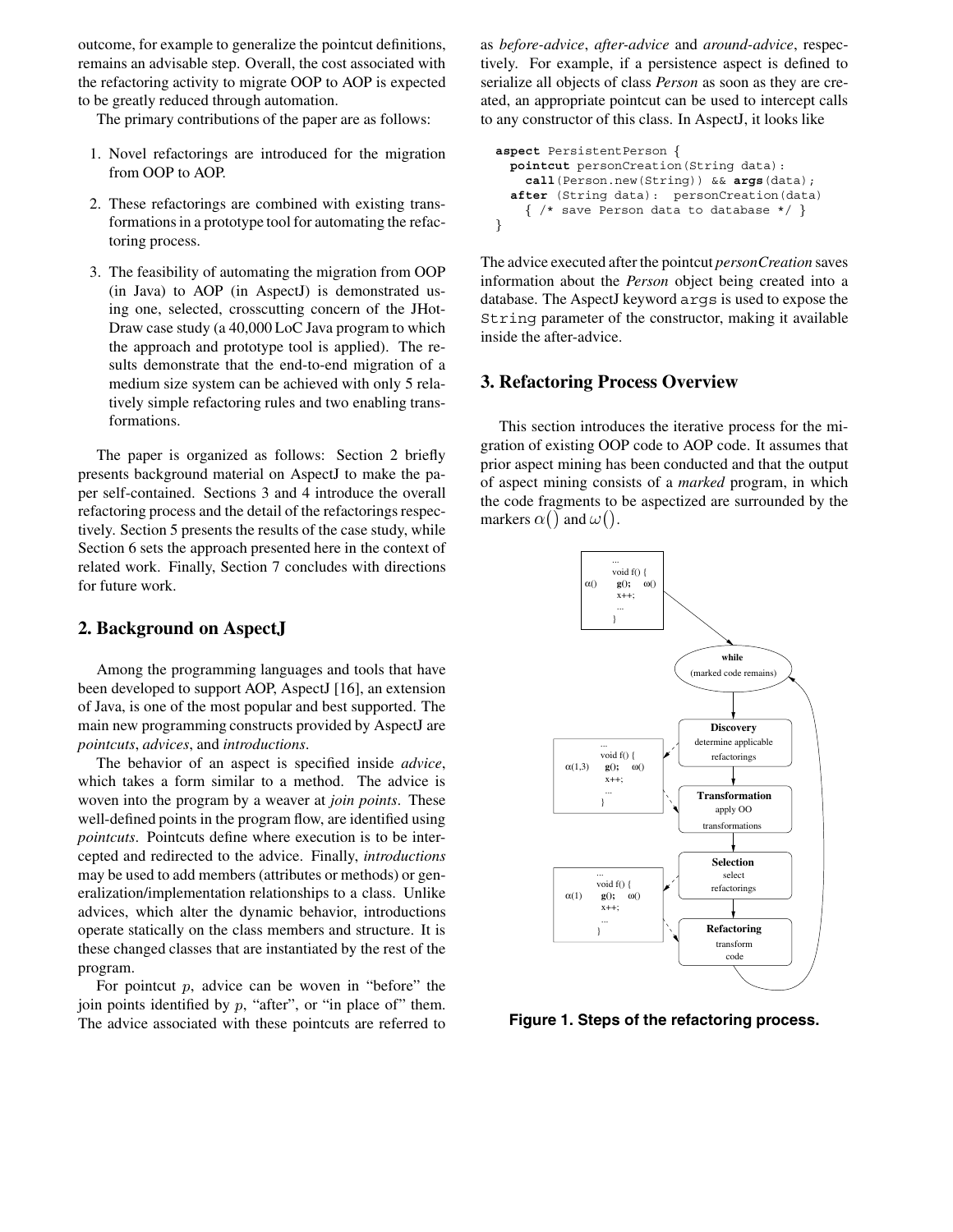Figure 1 overviews the refactoring approach in which four steps are iterated until no marked code remains (*i.e.*, all the identified concerns have been aspectized).

The first activity aims at determining which refactorings for the aspectization of OOP code are applicable to each marked code fragment. The output of this activity is a (possibly empty) list of applicable refactorings  $(e.g., \alpha(1, 3))$  indicates that the Refactorings 1 and 3 are applicable). This activity can be fully automated.

The second activity is used when no refactoring applies to a block of marked code and it is believed that this situation will not change in later iterations. In other words, future aspectization of other (usually, neighboring) code fragments will not make any refactoring applicable. In such cases, OO transformations are executed in order to make the refactorings applicable in the future.

OO transformation consists of applying well-known transformations [7] (for example, *extract-method*) in the hope of enabling refactoring. Identification of the places where it is appropriate to apply transformation is driven by the markers – empty refactoring lists suggest that OO transformation might be useful. However, the final decision about which transformation to choose and where and how to apply it, must necessarily rest with the user, since only the user is in a position to evaluate the trade-offs and value–judgments involved. Once such a decision is made, the application of the OO transformation is fully automated.

The third activity is refactoring selection: whenever more than one refactoring labels a marked block of code, a selection must be made to reduce the number of refactorings to one or zero. Here, zero means processing of the fragment is to be deferred to a later iteration, in the hope that a better refactoring will become applicable. A single element is left within a marker if the associated refactoring is the most appropriate for the given code fragment.

Selection is aided by a prioritization scheme among the refactorings; some are considered better choices than others. Priority is based on the quality of the resulting aspect code. Section 4 provides example priority rules used to select among the refactorings considered in this paper.

In some instances, the priority rules alone can be sufficient to select one of the possible refactorings. However, in other cases a human decision is more appropriate. Thus, the overall activity is automated, but allows for human guidance.

The final step refactors the code through transformation. It consists of the removal of the code marked with one refactoring and the generation of the associated aspect code. This step is fully automated. The paper adopts the convention that the word *Transformation* (Step 2) is used to refer code manipulation which takes and returns OOP code. This is to be contrasted with *Refactoring* (Step 4), which takes OOP code but which returns AOP code.

### **4. Refactoring Process**

The refactorings described in this section create the pointcuts and advices necessary to aspectize the code. Each refactoring provides definitions for *pointcuts* and *advices* that replace marked code. The regions of code, marked by  $\alpha$ () and  $\omega$ (), to which the refactorings apply fall into three cases:

- 1. whole methods,
- 2. calls to methods, or
- 3. statement sequences (blocks of code).

The paper focuses on call extraction and statement sequences (Cases 2, 3). Method extraction (Case 1) is straightforward and requires simply moving the whole method from a class to an aspect, where it is turned into an AspectJ introduction. Case 3 is conceptually similar to Case 2, (provided that the local variables referenced in the marked block of statements are not referenced outside it). With Case 2, the marked call is moved into the body of the aspect advice being generated. With Case 3, the marked block of code is moved into the body of the aspect advice being generated.

The four steps that make up each iteration of the algorithm are now detailed. The first step identifies potential refactorings. A refactoring can be applied when the following applicability conditions associated with the marked block of code apply.

- **Extract Beginning and Extract End.** The block of code is at the beginning or end of the body of the enclosing method. (As these two are virtually identical, in the sequel, Extract Beginning is used to represent both these refactoring.)
- **Extract Before Call and Extract After Call.** The block of code is always before or after another call. (Hereafter Extract Before Call is used to represent these refactorings.)
- **Extract Conditional.** A conditional statement controls the execution of the block of code.
- **Pre Return.** The block of code is just before the return statement.
- **Extract Wrapper.** The block of code is part of a wrapper pattern, in which the wrapper code is to be aspectized.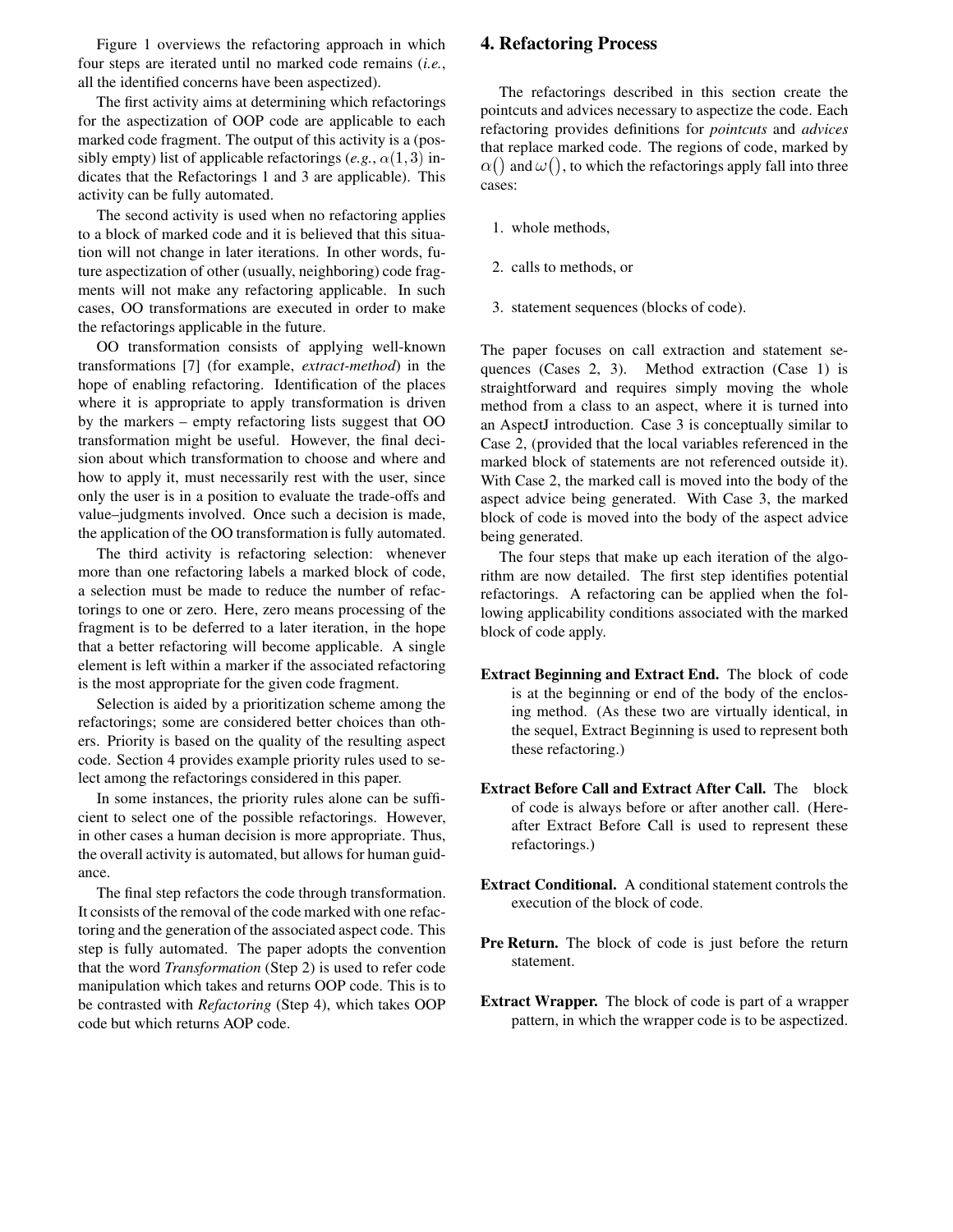### **4.1. Discovery and Transformation**

The TXL language [6] was used to implement the discovery and refactoring phases of the process. TXL supports the definition of grammar–based rules to perform a sourceto-source code transformation. Each rule (*e.g.*, see Figure 2) is divided into two parts, a replace part, containing the pattern to be matched, and a by part, containing the replacement. A pattern is composed out of pattern variables (conventionally uppercase), followed by their type (a grammar non-terminal, in this case from the Java Grammar, which appears within square brackets), and terminals, optionally preceded by the quote character. When the pattern of a rule is matched, all the pattern variables are bound to the roots of the related sub-trees in the program's syntax tree. The replacement consists of a syntax tree that is constructed by composing terminals, pattern variables (bound to some syntax sub-tree) and possibly invoking library or user defined functions or rules (mixed case, within square brackets, followed by an argument list), which are applied to a syntax sub-tree and return a new sub-tree of the same type.

| <b>rule</b> ExtractBeginning                        |                                              |  |  |  |  |
|-----------------------------------------------------|----------------------------------------------|--|--|--|--|
| <b>replace</b> $\frac{1}{2}$ [ method declaration ] |                                              |  |  |  |  |
|                                                     | M [repeat modifier]                          |  |  |  |  |
|                                                     | TS [ type_specifier ]                        |  |  |  |  |
| MD [ method_declarator ]                            |                                              |  |  |  |  |
| Т                                                   | [ opt throws declaration ]                   |  |  |  |  |
| '{                                                  |                                              |  |  |  |  |
|                                                     | $\alpha$ (MARKUP [markup])                   |  |  |  |  |
|                                                     | STM [ declaration_or_statement ] $\omega($ ) |  |  |  |  |
|                                                     | REST [ repeat declaration or statement ]     |  |  |  |  |
| "}                                                  |                                              |  |  |  |  |
| by                                                  |                                              |  |  |  |  |
| M TS MD T                                           |                                              |  |  |  |  |
| '{                                                  |                                              |  |  |  |  |
|                                                     | $\alpha$ (MARKUP [AddRef EB ])               |  |  |  |  |
|                                                     | STM $\omega()$                               |  |  |  |  |
|                                                     | <b>REST</b>                                  |  |  |  |  |
|                                                     |                                              |  |  |  |  |
| end rule                                            |                                              |  |  |  |  |
|                                                     |                                              |  |  |  |  |
|                                                     |                                              |  |  |  |  |

### **Figure 2. TXL rule to check the applicability of the Extract Beginning refactoring.**

The TXL code for two of the five discovery rules is given in Figures 2 and Figures 3. Others are similar, but are omitted due to space considerations. The code in Figure 2 discovers marked code to which the Extract Beginning refactoring applies. This rule applies to all syntax

tree nodes of type method declaration (the first line within the rule body). The pattern variables M, TS, MD, T are matched by the Java code that defines a new method (*e.g.*, modifiers, including public or private, the return type, then the method name and parameters, and finally optional raised exceptions). After the header, the method body (within braces) is matched. Its first statement, STM, of type declaration or statement, has been marked. STM is followed by a sequence of zero or more statements (REST).

The output of the rule is identical to its input, except for the AST matched by MARKUP, which is modified by an invocation of the user defined function AddRef. This function adds EB (Extract Beginning) to the list of applicable refactorings.

**rule** BeforeCall **replace** \$ [ method declaration ] M [ **repeat** modifier ] TS [ type specifier ] MD [ method declarator ] T [ **opt** throws declaration ]  $\left\{\begin{array}{ccc} \end{array}\right\}$ DECLSTATLIST [ **repeat** declaration or statement ] '} **by** M TS MD T  $\left\{\begin{array}{ccc} \end{array}\right\}$ DECLSTATLIST [ AddBeforeMark ] '} **end rule rule** AddBeforeMark **replace** \$ [ **repeat** declaration or statement ]  $\alpha$ (MARKUP [ markup ]) STM [ declaration or statement ]  $\omega()$  $C$  [ id ]'. H [ id ] MA [ method\_argument ]'; REST [ **repeat** declaration or statement ] **deconstruct not** \* [ declaration or statement ] REST CC [ id ] '. H MMA [ method argument ] '; **by**  $\alpha$ (MARKUP [ AddRef BC ]) STM  $\omega()$ C '. H MA '; REST **end rule**

### **Figure 3. TXL rule to check the applicability of Call Before refactoring.**

The TXL code to check the applicability of the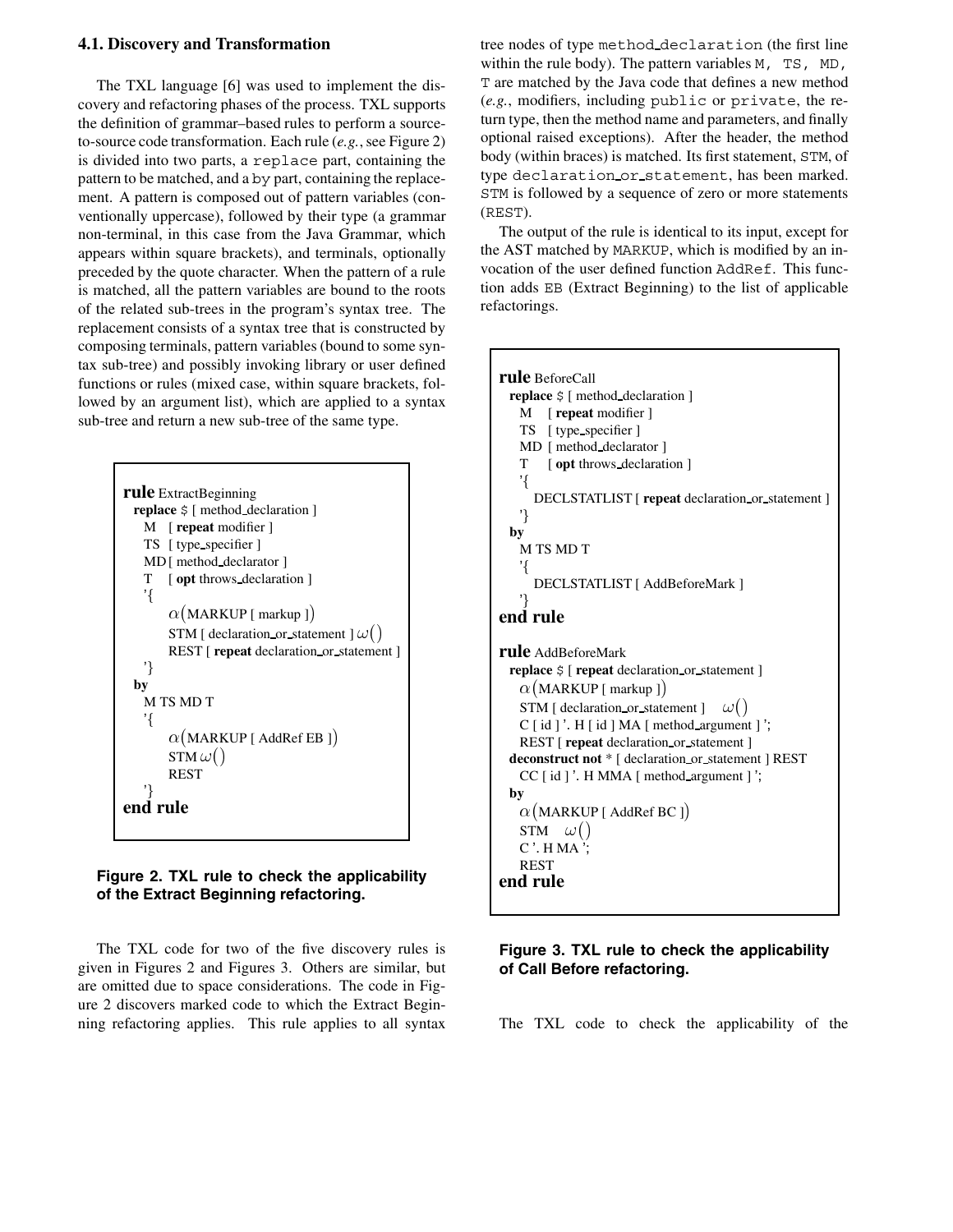| <b>OO Transformation 1 (Statement Reordering)</b>                                    |  |  |  |  |  |
|--------------------------------------------------------------------------------------|--|--|--|--|--|
| $DEF(st_1) \cap REF(st_2) = \emptyset$ ,<br>$REF(st_1) \cap DEF(st_2) = \emptyset,$  |  |  |  |  |  |
| $DEF(st_1) \cap DEF(st_2) = \emptyset$<br>$[[st_1; st_2] \Rightarrow [[st_2; st_1]]$ |  |  |  |  |  |
| $DEF(s)$ : Defined variables of s.                                                   |  |  |  |  |  |
| $REF(s)$ : Referenced variables of s.                                                |  |  |  |  |  |

# **Figure 4. Statement Re-ordering Transformation.**

second Refactoring, *Call Before*, is shown in Figure 3. The first rule, BeforeCall, simply binds the pattern variable DECLSTATLIST to the body of the method declaration. In the replacement, the user defined rule AddBeforeMark is applied to DECLSTATLIST. In this way, all sub-trees of type [repeat declaration or statement] are evaluated against the pattern of AddBeforeMark.

The rule AddBeforeMark, shown at the bottom of Figure 3, checks if the first statement (STM) in the input statement list is marked. In the rule pattern, the marked statement is followed by a method call, captured as an identifier (C), a dot, another identifier (H), the arguments of the method call (MA), and finally a semicolon. The remainder of the input statement sequence (REST) must not contain the same call. In fact, the pointcut that intercepts the execution point preceding the call is not unique if multiple identical calls are present. The TXL instruction "deconstruct not  $*$ " is used to verify that the subtree "CC . H MMA ';" is not matched inside REST. Similar to Extract Beginning, the TXL code adds BC (Before Call) to the list of applicable refactorings.

After discovery, the second step applies OO transformations where no refactoring applies to a marked block of code. The tool currently employs two OO transformations: Statement Reordering and Extract Method.

Statement Reordering, shown in Figure 4, allows the order of two statements ( $st_1$  and  $st_2$ ) to be exchanged. Above the line in the rule is the pre-condition. It requires that the defined and referenced variables of the two statements do not overlap. When some overlap does occur between defined and referenced variables, it may be possible to make this transformation applicable by introducing fresh local variables that store a value that must be preserved.

The second OO Transformation, Extract Method, allows a sequence of statements to be turned into a separate method [7]. Method arguments might be required if local variables or parameters of the original method are referenced in the marked statement block. This transformation makes it possible to aspectize any marked block of code. However, it impacts the structure of the base code very deeply, so it is used as sparingly as possible and as a 'last resort'.

### **4.2. Selection and Refactoring**

The algorithm's third step chooses which refactoring to apply in cases where multiple refactorings label a marked block of code. It is easier to explain the motivation for the selection process after the refactorings have been described. Therefore steps three and four are described out of order.

The final step applies the *refactorings*. Each refactoring is described and illustrated by an example of the transformation from Java to AspectJ. The first refactoring, Extract Beginning (and Extract End), deals with the following case

*The call/block to be moved to the aspect is at the beginning/end of the body of the calling method.*



**Figure 5. Extract Beginning.**

Figure 5 shows the result of applying Extract Beginning to a small code fragment that matches the applicability condition shown in Figure 2. The call to method g is removed from the body of f. A new aspect, named B, is introduced to intercept the execution of  $f$  and insert a call to  $g$  at the beginning. The target of the call (this) is accessible within the aspect advice thanks to the advice parameter a, which is bound to this by pointcut p.

If the target of the call had been a method parameter, it can be made accessible within the advice thanks to the args construct supported by AspectJ. If the target of the call is a class attribute, it is accessible within the advice through the variable bound to this (e.g.,  $a \cdot x$  for the attribute  $x$ ). Unfortunately, it is not possible to easily access  $x$ if it is a local variable. In such a case, it is possible to create a copy of the local variable or move it to the advice, assuming it is not used outside the extracted code. Alternatively, an OO transformation can be first applied.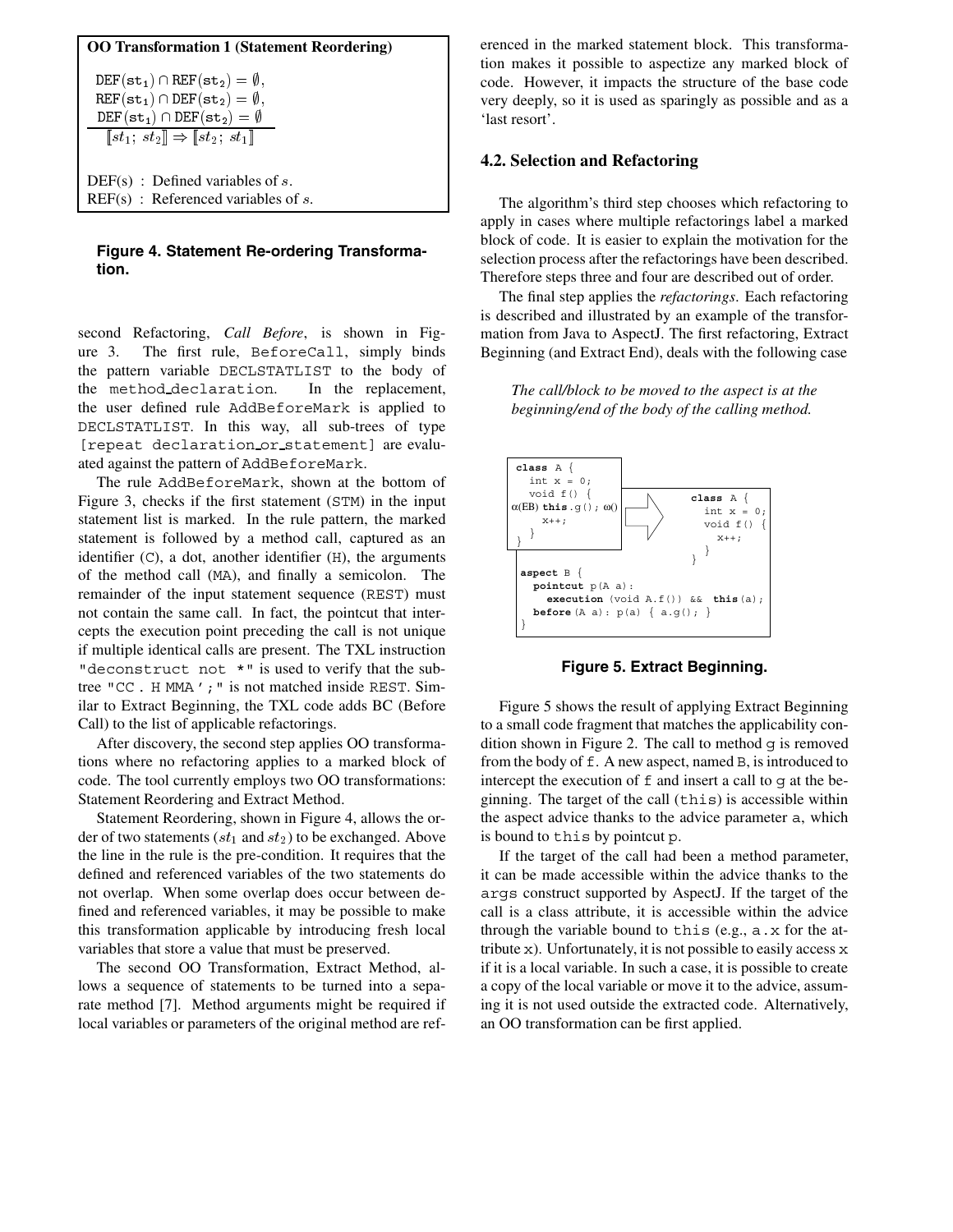In general, the marked block of code will be more than a single parameterless method call. For such cases the variables used in the code to be aspectized, including variables used as actual parameters, must be exposed to the aspect (*e.g.*, using the this and args AspectJ constructs). Of course, when the marked call/block is at the end of the enclosing method, an after-advice is used instead of the before-advice.

The second refactoring deals with the following case

*The call/block to be moved is always before/after another call.*



**Figure 6. Call Before.**

Figure 6 shows the code transformation produced by Call Before. In the aspect B, the pointcut p intercepts the call to h that occurs within the execution of method f. A beforeadvice reintroduces the call to g at the proper execution point. If the target of the call to be aspectized is a method parameter or a class attribute, the associated pointcut must be modified as described for Extract Beginning refactoring. Finally, for After Call, when the marked block follows the intercepted call, an after-advice is used.

The third refactoring deals with the following case

## *A conditional statement controls the execution of the call/block to be moved to the aspect.*

Figure 7 shows the mechanics of this refactoring. The conditional statement if (b) is considered to be part of the aspect, in that it determines the execution of the call being aspectized  $(g()$ ). Thus, it becomes a dynamically checked condition incorporated into the aspect's pointcut (using the AspectJ syntax  $if(a.b)$ ). For the execution to be intercepted by pointcut  $p$ , the condition  $a$ .  $b$  must be **true**. In which case, the new body of method f is replaced by the call to g, as specified in the around-advice. Two variants of Conditional Execution are worth mentioning. First, if the " $x++$ ;" were not under the control of condition b



**Figure 7. Conditional Execution.**

(placing it at the top-level in f) it would be sufficient to add proceed() at the end of the around-advice to ensure that it is always executed (both when the advice is triggered and when the execution flows normally). Second, if  $g()$  is in the else-part of the conditional statement, it is sufficient to use if  $(la.b)$  instead of if  $(a.b)$  in the pointcut.

If the block to be aspectized includes references to class attributes, method parameters or local variables, the considerations described above for Extract Beginning apply. This includes variables referenced in the condition b.

The fourth refactoring deals with the following case

*The call/block to be moved is just before the return statement.*



**Figure 8. Before Return.**

Figure 8 shows the mechanics of Before Return. The call to g() is moved from the method body to the aroundadvice. The advice code contains a proceed invocation that triggers the execution of the intercepted method f(). Its return value is stored into a temporary variable (result) and returned after the invocation to the aspectized statement (*i.e.*, g()). The underlying applicability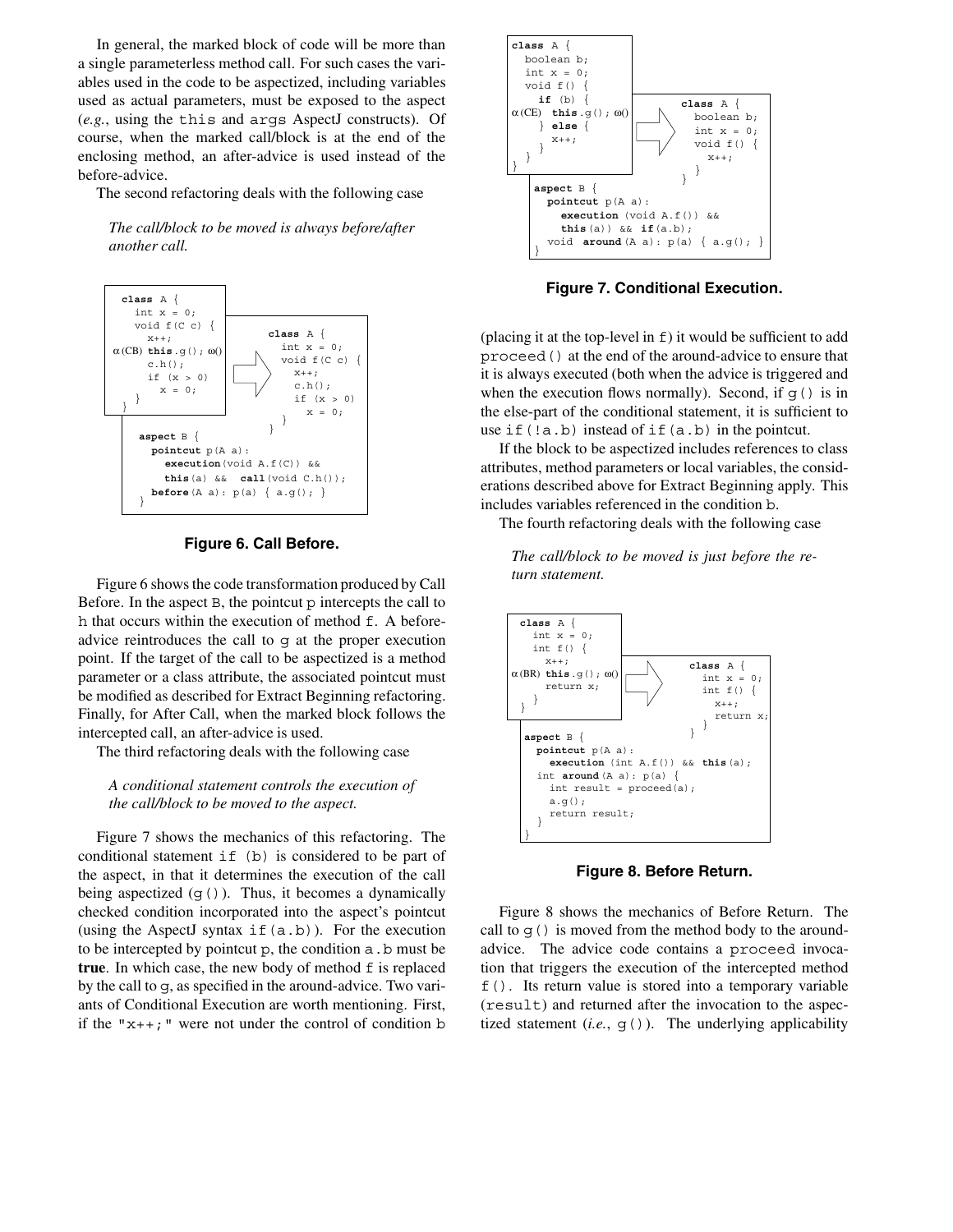condition is that there is no dependency between the marked code and the returned value, which can thus be computed before the call/block is executed.

This refactoring is a variant of Extract End that occurs whenever the code to be aspectized is at the end of a method that returns a value. Since the applicability condition and the generated aspect are quite different from those associated with Extract End, this case is considered a separate refactoring.

The fifth refactoring deals with the following case

*Objects from a given hierarchy are wrapped before being used and the wrapper class is to be aspectized.*



#### **Figure 9. Extract Wrapper.**

Figure 9 shows an example of Extract Wrapper. The object x is wrapped into y before being used as the actual parameter of a call to g. In order to move the creation of the wrapper object (second statement inside f) to the aspect, the un-wrapped object x is used in the refactored code for the method f as the actual parameter of the call to g. Such a call is intercepted by the pointcut p, which exposes its argument. The associated around-advice uses this argument, which is known to belong to class X, to create the wrapper object y. This object is passed to g by restoring the original method invocation (proceed construct), with a new argument.

Similar to Call Before, Extract Wrapper is applicable only if the body of f contains just one call to g. If this is not the case, application of this refactoring in an alternative form can be considered. The pointcut p may intercept the creation of the object x, instead of the call to g, by means of the pointcut designator "call (X.new())". By exposing the target of the call to the constructor (target construct in AspectJ), the un-wrapped object x can be made available within the around-advice, which will contain exactly the same code as the around-advice shown in Figure 9.

### **4.3. Priorities**

The third step makes use of priorities to help guide an engineer when multiple refactorings apply to the same marked code. The outcome is the selection of a single refactoring or the decision to defer the marked code to a later iteration. A relative scale of priorities among the refactorings, is motivated below. It is based on the impact that each refactoring has on the original code and the complexity and quality of the aspect code that is generated.

First off, Extract Condition and Extract Wrapper are not included in the priority scale, because they are associated with very specific patterns that are not compatible with the other refactorings. When they match, they are always applied, unless refactoring of the given code is deferred to a later iteration by the engineer.

At the top of the scale, Extract Beginning and Extract End, is the preferred refactoring. Here, the base code is not altered except for the removal of the call/block to be aspectized. The aspect code relies only on the fact that the execution of the original method can be intercepted. Thus, this is a very simple and non-invasive refactoring.

Next highest priority is given to Before Return. The motivation here is similar to that of Extract End and is based on the impact on the base code and complexity of the aspect code. It is only in the case of a call/block before a return that a more complex advice is necessary and that the returned value must not depend on the aspectized code.

The final choice is Before Call and After Call. These refactorings are applicable only if the call used to intercept the original execution is unique. Therefore, this assumption must be verified to see if this refactoring is actually applicable, but it must also remain true during the evolution of the source code. In fact, if a second call, similar to the intercepted one, is added later, the aspect ends up intercepting more execution points than necessary and introducing a bug. Thus, the aspect code generated at this priority level is more fragile than at the previous levels, so that its usage should be limited as much as possible.

Two priority modifiers are used. First, although in principle there is no difference between the *before-call* and the *after-call* refactorings, in practice, the user might prefer the former or the latter according to the semantics of the aspect and of the intercepted call. This is one of the reasons why the automation of refactoring selection allows human guidance. The second modifier places a refactoring at the lowest priority if one of the two OO transformations is necessary to enable it. OO transformations introduce minor code changes in order to enable some refactoring. It is preferable to avoid such changes wherever possible in order to preserve the original code structure.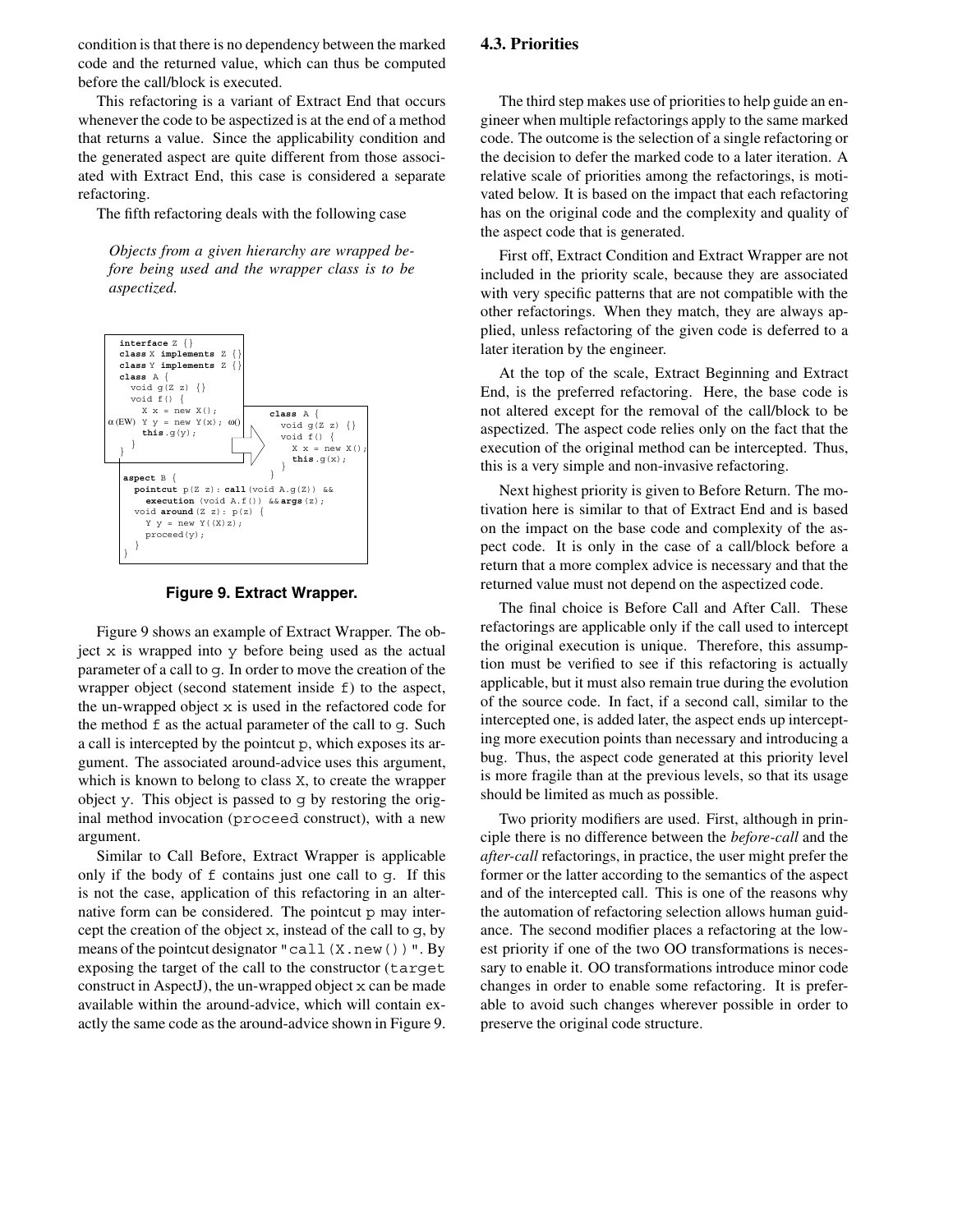## **5. Case study**

To evaluate the approach, it was applied to the problem of extracting the ubiquitous and important UnDo crosscutting functionality from the program JHotDraw. JHot-Draw version 5.4b1 is a Java program consisting of approximately 40,000 lines of code and 249 classes. It is an Object-Oriented framework for the development of applications supporting the interactive creation and manipulation of graphical objects. It was originally conceived as representative of the best practices in the usage of the design patterns [8].

It was selected for the case study because it has been subjected to several different aspect mining techniques, becoming the "de-facto" reference benchmark for the works on aspect identification and refactoring (*e.g.*, it was used in a comparative study based on the results obtained on JHot-Draw using three different aspect mining techniques [5]).

The implementation is based on two TXL modules: the *Refactoring detector* and the *Refactoring executor*. The first module takes as input the marked source code and adds the (possibly empty) list of applicable refactorings to the code markers used to markup the code.

The output of the *Refactoring detector*is processed manually by the user, who selects the refactorings to apply (by leaving at most one refactoring in a list). Moreover, in this phase the user can choose to apply OO transformations in order to enable other refactorings.

Then, the TXL module *Refactoring executor* executes the selected refactorings, by removing the aspect code from the original source files. The generation of the related pointcut and advice code, poses no conceptual difficulty. It is not currently implemented, but it is simply a matter of some further TXL development.

### **5.1. Results**

Refactoring of all the JHotDraw code pertaining to the UnDo functionality was achieved in four iterations. Table 1 describes the effects of the OO transformations (Step 2) applied. The last row gives the percentage of refactorings that were enabled by the OO transformations, which provides an indication of the proportion of refactorings that require some transformation in order to become applicable. Taken together 19.8% of the refactorings required an OO transformation; thus, a large majority of the refactorings (80.2%) are applicable without any need for OO transformation.

Table 2 shows the number of each refactoring applied during each iteration. One reason for deferring a refactoring to a later iteration is the hope that another refactoring will enable it without the need for OO transformation. Another reason is that it might be possible to apply a higher priority refactoring (*e.g.*, a *before-call* might become a *method-*

| <b>OO Transformations Instances</b> |                  |            |  |  |  |  |
|-------------------------------------|------------------|------------|--|--|--|--|
|                                     | <b>Statement</b> | Method     |  |  |  |  |
| <b>Iteration</b>                    | Reordering       | Extraction |  |  |  |  |
|                                     |                  | 23         |  |  |  |  |
| 2                                   |                  |            |  |  |  |  |
| 3                                   |                  |            |  |  |  |  |
|                                     |                  |            |  |  |  |  |
| <b>Total</b>                        |                  | 25         |  |  |  |  |
| <b>Refactorings Enabled</b>         | $3.3\%$          | 16.5%      |  |  |  |  |

**Table 1. OO transformations applied to JHot-Draw at each iteration.**

*beginning* if the preceding code fragment is first moved to an aspect).

| <b>Refactoring Instances</b> |         |               |          |               |         |  |  |  |
|------------------------------|---------|---------------|----------|---------------|---------|--|--|--|
|                              | Extract | Call          |          |               |         |  |  |  |
|                              | Begin   | <b>Before</b> | Extract  | <b>Before</b> | Extract |  |  |  |
| <b>Iteration</b>             | (End)   | (After)       | Cond     | Return        | Wrapper |  |  |  |
|                              | 32      | 26            |          |               | 40      |  |  |  |
|                              | 14      | 16            |          |               |         |  |  |  |
|                              | 5       | 8             | $\theta$ |               |         |  |  |  |
|                              |         |               |          |               |         |  |  |  |
| <b>Total</b>                 | 52      | 51            |          |               | 40      |  |  |  |
|                              | 34.4%   | 33.7%         | 2.7%     | 2.7%          | 26.5%   |  |  |  |

# **Table 2. Refactorings applied to JHotDraw at each iteration.**

Finally, it should be noted that the actual number of iterations executed (4) may vary, depending on the way the source code is marked. For example, it is possible either to mark individual statements or to mark compounds. In the first case, refactoring of a statement might enable the refactoring of another statement during the next iteration, so that more iterations are required to achieve the final result. In contrast, when a whole block is marked, the refactoring can be achieved in a single step. In both cases, the refactorings used and the resulting code are the same.

### **5.2. Lessons Learnt**

The case study was conducted to understand three things: whether the five refactorings are sufficient to migrate an existing application to AOP; how often the OO refactorings are required and what is the quality of the resulting code. The results collected using JHotDraw indicate that the refactorings are sufficient, but are not equally important. The refactorings *Extract Beginning*, *Extract End*, *Call Before*, *Call After*, and *Extract Wrapper* made up 94.6% of the refactoring instances applied. The *Extract Condition* and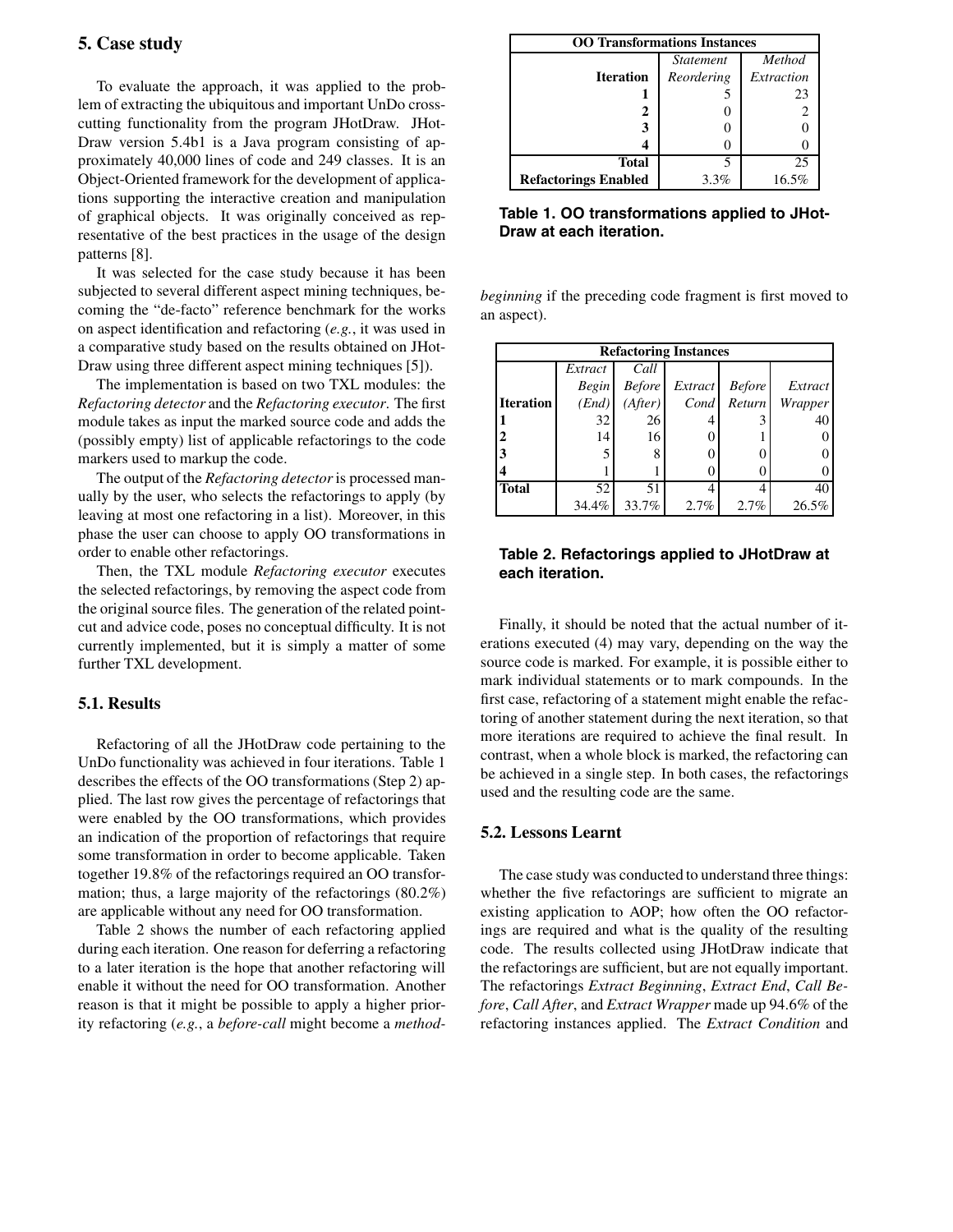*Before Return* refactorings are less important; they make up only 5.4% of the refactoring instances applied. This is expected to hold for other software systems, except for the identification of *Extract Wrapper*, which was somewhat application-specific.

It is encouraging that over 80% of the refactorings required no OO transformation. However, OO transformations are required to achieve 100% extraction of the UnDo cross cutting concern. The most heavily used OO transformation is Extract Method. Such a refactoring is very powerful because of its general applicability. However, it must be considered the final 'extreme recourse that solves all refactability problems'. This refactoring might reduce the code recognizability and quality in general; it is applied only when absolutely necessary. The proportion of code fragments that required it was fortunately, reassuringly low (around 17%). This percentage forms one possible indicator of the good quality expected from the refactored code. In fact, all the other refactorings produce aspect code that is very close to the one a programmer would write manually. At the same time, the base code remains the same, except for the removal of the aspect code.

### **6. Related work**

In the migration of existing OOP code to AOP, the problem that has received most attention is the detection of candidate aspects (aspect mining) [2, 3, 9, 12, 15, 19, 21, 22, 23, 25], while the problem of refactoring [1, 11, 20, 26] was considered only more recently. The present paper takes the results of aspect mining as its starting point and focuses on the problems associated with automating the refactoring process. Human guidance is important to ensure that inherent value judgments are taken into account.

Some of the various aspect mining approaches rely upon the user definition of likely aspects, usually at the lexical level, through regular expressions, and support the user in the code browsing and navigation activities conducted to locate them [9, 12, 15, 21]. Other approaches try to improve the identification step by adding more automation. They exploit either execution traces [2, 23] or identifiers [25], often in conjunction with formal concept analysis [23, 25]. Clone detection [3, 22] and fan-in analysis [19] represent other alternatives in this category.

The most closely related works are by Marin [18], Hanenberg et al. [11], Monteiro and Fernandes [20], Gybels and Kellens [10] and Tourwe et al. [24]. Marin, manually refactored the UnDo concern from JHotDraw to AOP (AspectJ). The primary difference between this work and that reported in the present paper lies in the degree of automation available. Marin's goal was to understand the degree of tangling between the UnDo concern and the base code. Similarly to the work reported here in, Marin applies preliminary OOP refactorings to reduce tangling; thus, producing easier to migrate code.

Hanenberg's work deals with the re-definition of popular OOP refactorings taken from Fowler [7] in order to make them aspect-aware. This work and the work by Monteiro and Fernandes [20] consider refactorings to migrate from OOP to AOP and refactorings that apply to AOP code. Among them, the *Extract advice* refactoring [11] (or *Extract Fragment into Advice* [20]) is the one we aim to automate in this paper.

Gybels and Kellens, and Tourwe's work uses inductive logic programming to transform an extensional definition of pointcuts (that just enumerate all the join points), into an intensional one, which generalizes the former by introducing variables where facts differ (anti-unification). The underlying assumption is that the pointcut definition language is rule-based (this is not the case, for example, with AspectJ, the target language of the present paper). This work is complementary to that reported in the present paper, because the problem of generalizing and abstracting the automatically produced pointcuts is not our focus, but is definitely a desirable supplementary step in the overall process.

## **7. Conclusions and future work**

This paper introduces a semi-automated approach to support the migration from OOP code to AOP code. In particular, the applicability of semantic-preserving code refactoring transformations to automate the migration task is considered. Given a source program with the aspectual fragments marked, the tool produces a semantically equivalent program with the marked fragments migrated to aspects.

The approach was evaluated using a medium size (40,000 LoC) case study program, JHotDraw. One of its crosscutting concerns, the UnDo functionality, was successfully migrated to AOP using our refactorings.

When combined with existing (and automated) approaches to aspect identification, tool-supported migration from OOP to AOP is achieved. Overall, the tool applied 151 refactorings in order to extract the UnDo crosscutting concern. A large fraction of the code to be aspectized is extracted automatically and in most cases the separation of concerns was achieved with only minor impact on the structure of the base code.

#### **Acknowledgments**

The authors would like to thank Jim Cordy and Tom Dean for the interesting discussions and the help given for the TXL implementation. Dave Binkley is supported, in part, by National Science Foundation grant CCR0305330. Mark Harman is supported, in part, by EPSRC Grants GR/R43150, GR/R98938, GR/S93684 and GR/T22872 and by two development grants from DaimlerChrysler.